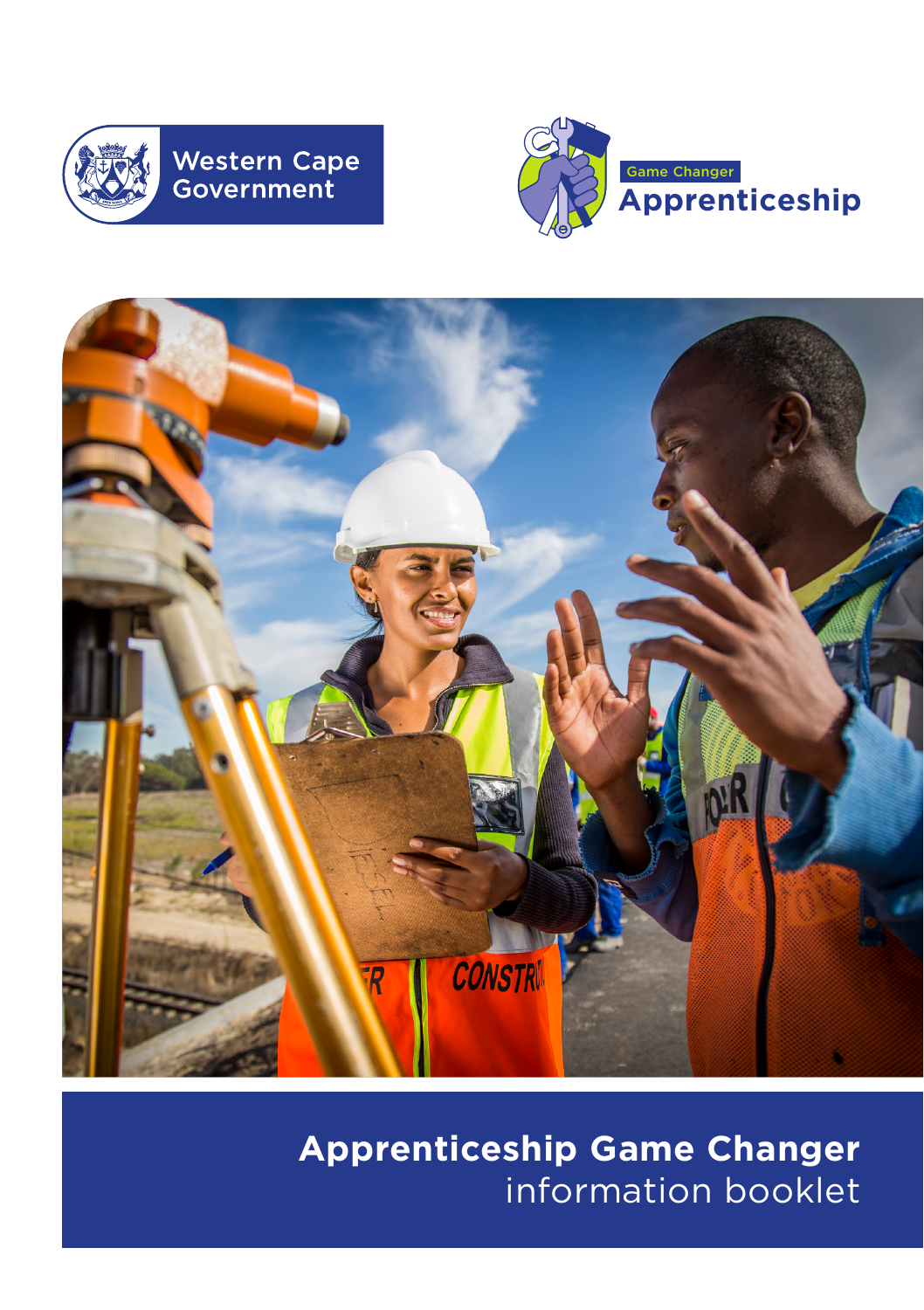# **What do we want to achieve?**

The Western Cape Government has identified Apprenticeships as a Game Changer in order to leverage the power of work-based learning through apprenticeships to improve people's skills and livelihoods, in particular our youth.

Our aim is to ensure sufficiently qualified technical and vocational skilled young people to supply the needs of the prioritised growth sectors in the Western Cape – namely tourism, oil and gas, agri-processing and the enabling sectors of renewable energy and ICT.

Our target is to produce an additional 32 500 employable TVET graduates by 2019.

Apprenticeships under our Game Changer refer to all workplacebased learners who will qualify as artisans, semi-skilled workers who achieve partial qualifications, and top-up qualifications for artisans and the semi-skilled.

# **How are we doing this?**

We are focusing on two key levers to achieve this aim:

- 1 Significantly increasing the number of quality learners who are attracted to technical and vocational occupations; and
- $\mathcal{L}$ Employers significantly increasing the intake of workplace-based learners while clearly indicating the skills they need in their businesses.

# **Our focus for 2017/2018**

- intensifying Maths support in the province's 23 technical high schools and 50 other schools;
- enhancing public awareness of the technical and vocational career path through TVET colleges;
- engaging employers about taking on learners for workplace-based learning programmes such as apprenticeships; and
- piloting an innovative dual system apprenticeship programme, such as for Solar PV Installers.

# Why help?

- Your support and investment will help ensure sufficiently qualified technical and vocational skilled people to meet the needs of your and other businesses in the province.
- Your support and investment provide opportunities for young people to change their lives and become successful.
- The game changer provides an opportunity for your business to channel CSI funding into well structured, coordinated programmes and projects that will directly benefit young people.
- The game changer provides an opportunity to form a meaningful partnership with the Western Cape Government and TVET colleges.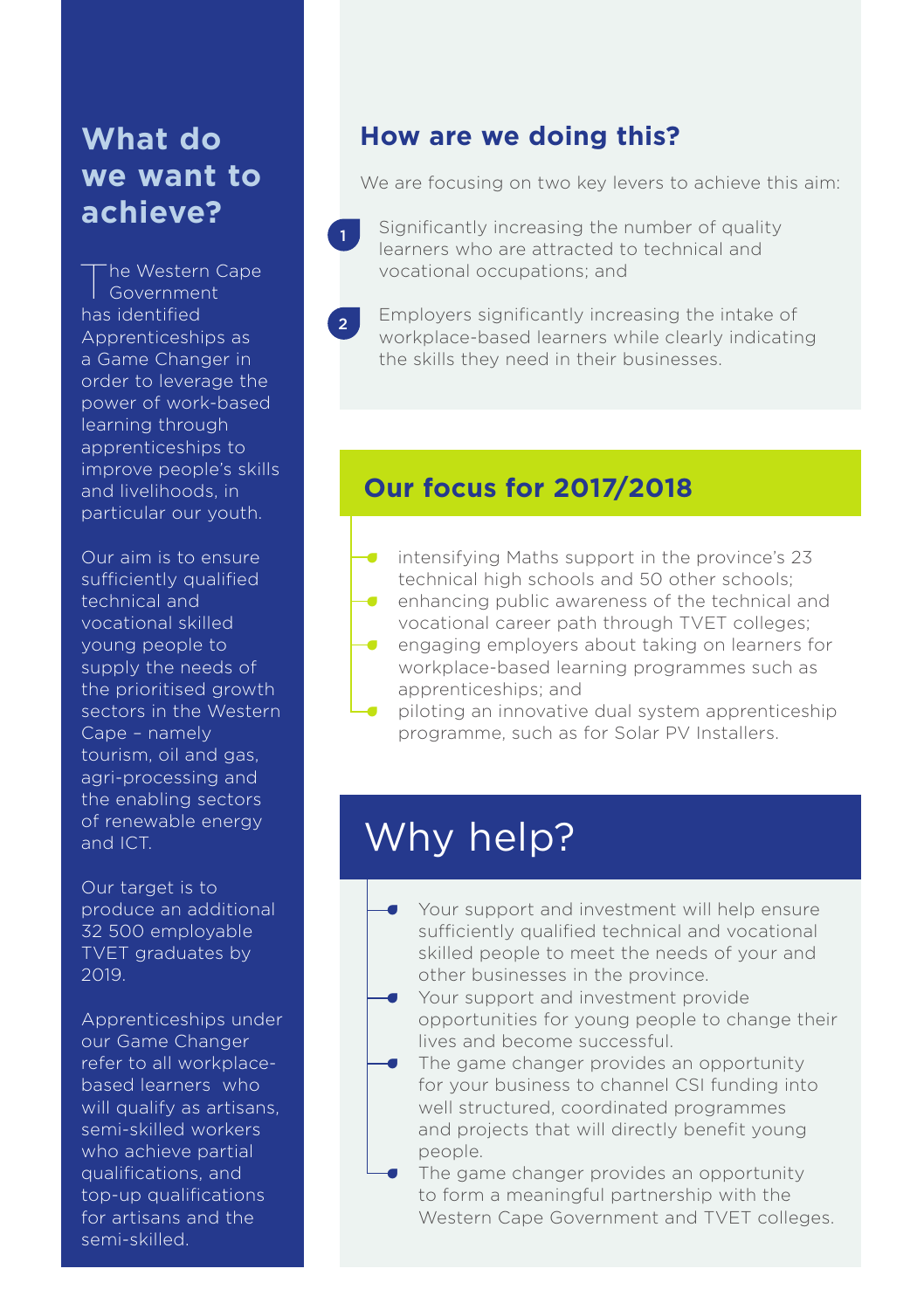1

2

3

We have identified eight ways employers<br> **How can vou help?** Can get involved in the Apprenticeship can get involved in the Apprenticeship Game Changer.

#### Taking on workplace-based learners such as apprentices

Ask: We would like employers to open their workplaces for learners to access workplace-based learning programmes.

Cost: R100 000 per learner per year that can almost be completely offset by funding and allowances from government and other donors through the Employment Tax Incentive and tax allowances.

Benefit: An effective way for you to grow your own talent by developing a motivated, skilled and qualified workforce.

#### Support career awareness campaigns

Ask: Allow learners to visit and tour your workplace and/or support skills competitions with equipment, tools, consumables and experts and/or run in house TVET career advocacy campaigns among your employees.

Cost: Transport cost for learners visiting your workplace. Competition support is around R10 000 per learner per competition.

Benefit: Support and encourage young people to become highly skilled employees that can be employed by your business in the future.

4

Maths support in TVET colleges and schools

Ask: Sponsoring Maths assistants at a local TVET campus, running in house advocacy campaigns to recruit retired Maths teachers who could be assistants and/ or sponsoring eLearning Maths interventions at a local school.

Cost: R300 000 per annum per TVET college assistant and on average R50 000 per eLearning intervention.

Benefit: Contribute to fixing the Maths crisis and increasing the number of quality workplacebased learners.

#### Technical Advisory Forums

Ask: Participate in the Technical Advisory Forums that are facilitated by the Western Cape Government and TVET colleges.

Cost: No cost

Benefit: Ensuring that your skills development needs are included in provincial government and TVET college planning processes.